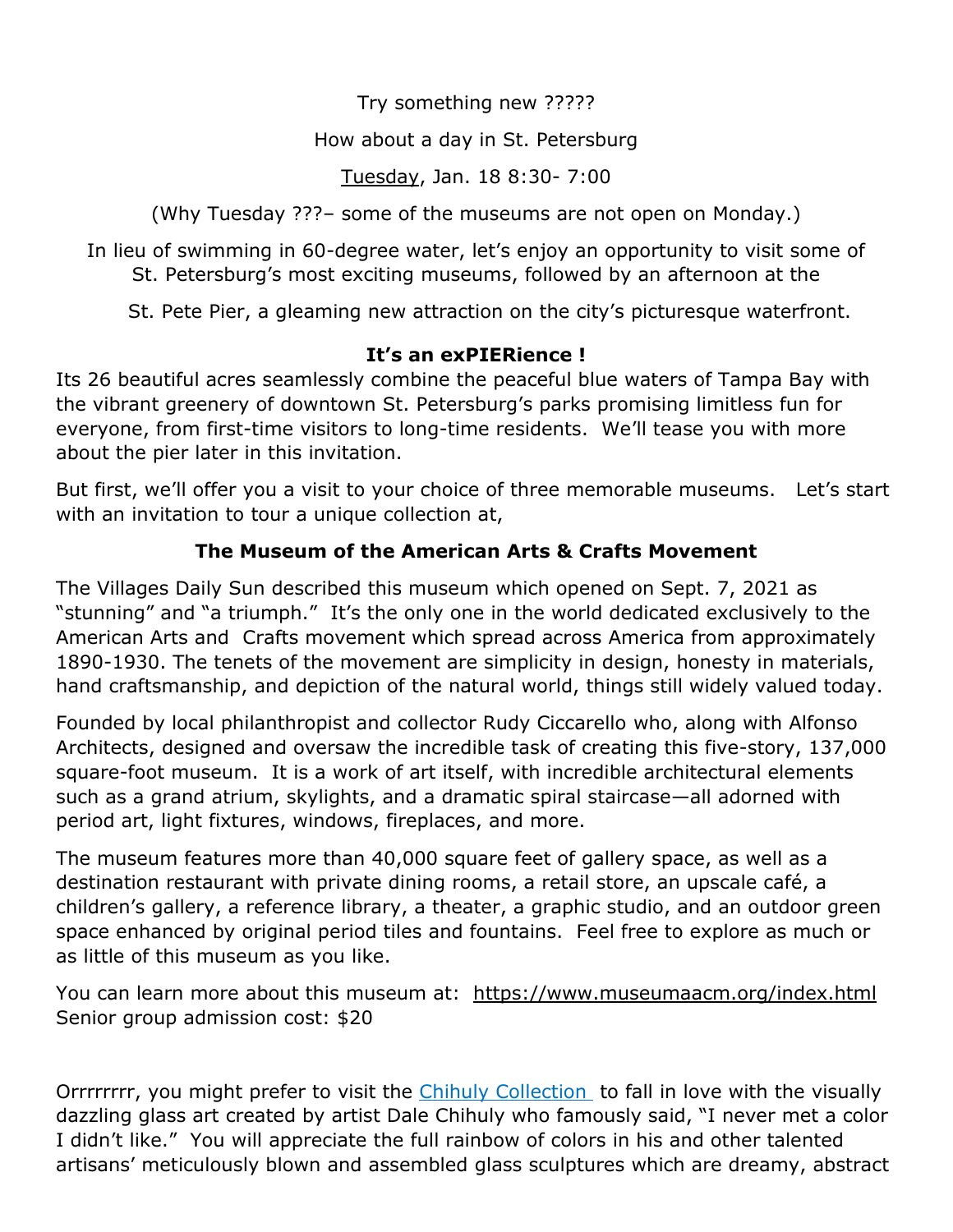interpretations of sea creatures, submerged landscapes, and floating tumbleweeds. Some are enormous individual sculptures - while others are intricate collections of many smaller pieces.

While it might be tempting to skip the short documentary film in the theater so that you can get to Chihuly's gorgeous creations faster - don't do it. The film is an up-close look at Chihuly's life and creative process, and watching it will make the rest of your visit to the museum more meaningful.

Senior admission cost: \$18 To learn more, visit: [https://www.visitstpeteclearwater.com/article/chihuly-collection](about:blank)

Finally, you may choose to be inspired by

## **The James Museum of Western & Wildlife Art**

which provides experiences through art depicting the peoples, landscapes, and history of the American West, and wildlife of the world. More than 400 premiere works of art including sculpture, paintings and jewelry are on display in the museum's 26,000 square feet of gallery space.

Over the past 200 years, artists from a variety of backgrounds have captured elements of the culturally rich and expansive American West in many ways. In addition to traditional paintings and sculpture, Western art can take the form of jewelry, quilts, baskets, pottery, photography, film, and so much more. The Jewel Box gallery features premier examples of Native-made jewelry.

The deep-rooted history, diverse cultures and plentiful wildlife provide endless inspiration for artists. Western art from generations ago helped shape our earliest perceptions of cowboys, Native Americans, and the land itself. Some of these perceptions still echo today. More recent artists of Western America have added perspectives that shed light on little-known histories, sometimes challenging long-held assumptions. Above all, Western art is storytelling and an important part of American culture and art.

For more information, visit [https://thejamesmuseum.org/permanent-collection/](about:blank)

Senior admission cost \$10 (on Tues.)

After you have educated yourself--and perhaps had your breath taken away--our buses will take you less than 10 minutes away—adding time for people eagerly boarding the bus, of course—to The Pier, where you can

| Walk the pier or take the tram                                        | Try some craft beer at Hops & Props |
|-----------------------------------------------------------------------|-------------------------------------|
| Learn at the Tampa Bay Watch Discovery Center                         | Drop a line at the fishing deck     |
| Watch the kids at the playground or the Splash Pad Relax at Spa Beach |                                     |